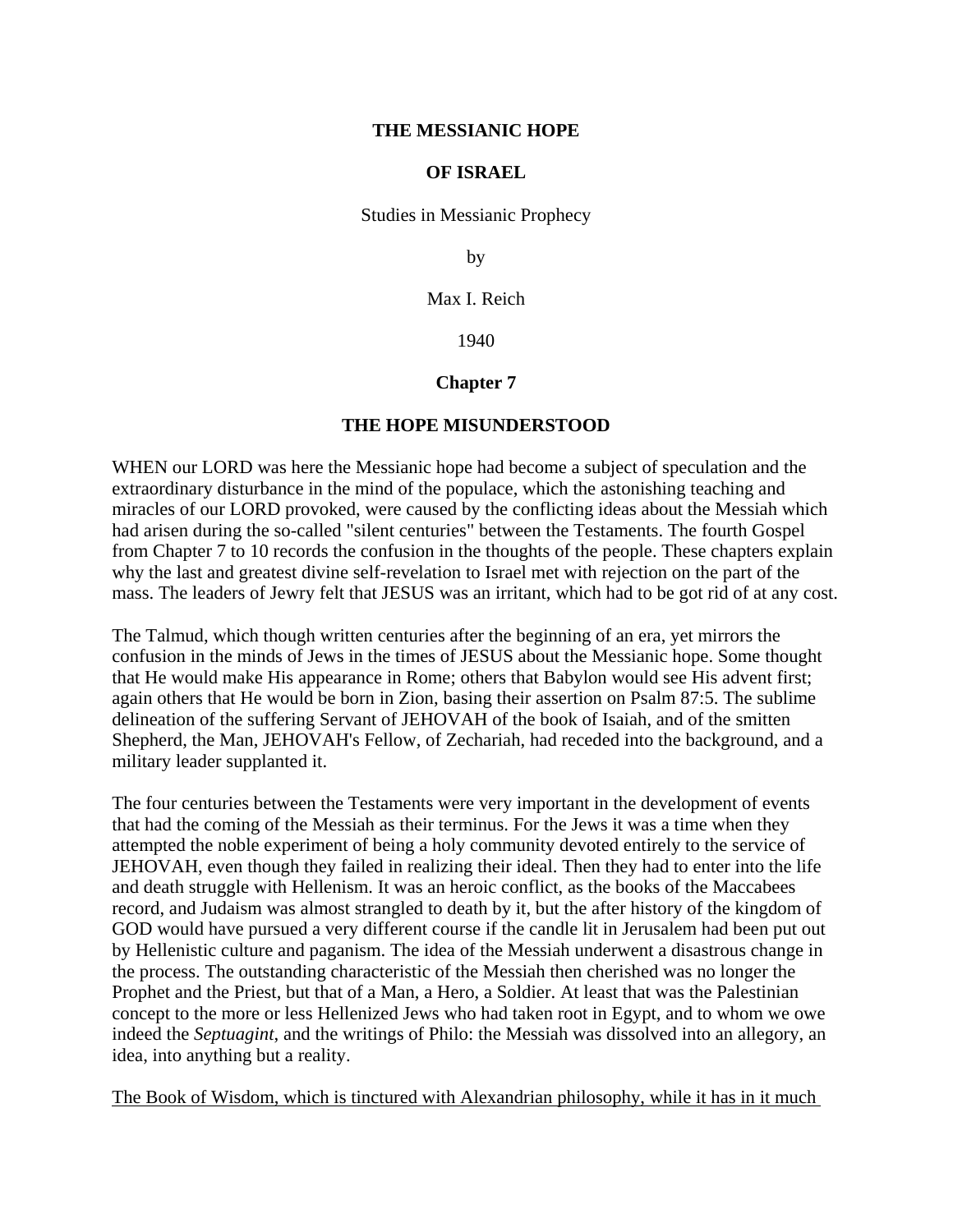that is beautiful and worthy of praise, reveals the tendency to bring into agreement the revelation of the Old Testament with the pantheistic philosophy of Greece. It teaches the eternity of matter, that creation is but the re-forming of the material already existing in a state of chaotic shapelessness; that the human soul preexisted before birth into its earthy course; the Platonic antithesis between matter and spirit; that matter is inherently evil: that the body is the prisonhouse of the soul, and not a potential temple for the indwelling. The divine *Sophia* (or Wisdom) is not as Proverbs 8 teaches the Creator and Friend of man, antedating the universe, really the Messiah, the *Logos* (or Word) that was with GOD and was GOD, according to the prologue of the fourth Gospel, but only a pantheistic speculation, the universal life-force, which has no personal existence of its own.

The book of Ecclesiasticus with its lofty ethics is nevertheless the print of Sadducean rationalism. It offers no consolation in the hour of death, as it has no hope for an after life. There are neither angels or spirits, only two beings: GOD and Man. But the Messiah is ignored. It has no place for Him. Hence the Sadducean hostility to the preaching of the doctrine of the resurrection of JESUS in the early chapters of the Acts. The other apocryphal books, the Fourth book of the Maccabees and the Sibylline Oracles, are far removed from the prophetic concepts of the Messiah.

He was to them a phantom, an abstraction. Instead of a *divine redemption*, mediated by the One whose Name is "**The LORD our Righteousness**," self-redemption is taught. We are delivered solely by our own virtues and achievements.

However, other voices were also heard. There was "*the book of Enoch!*" True religion in it is not a mere matter of ceremonial externalia, but of mercy, purity, love, and truth in the inward parts. The book of Enoch harks back to the sublime figure of the Son of Man coming in the clouds of Heaven, delineated in Daniel 7. He is "the Elect," "the Anointed," and "the Son of GOD." He is even called "the Son of Woman," and "The Light of the Gentiles," the Comforter and Healer of the wounded in heart. He is also the Judge before whose throne both men and fallen angels must stand.

Mention might also be made of "*the Psalter of Solomon*," consisting of eighteen spiritual poems, written in the face of the harsh treatment inflicted on the Jews by Pompeii, after Jerusalem had of its own accord opened its gates. The writer seeks comfort in the hoped for Messiah who would take up the cause of His afflicted saints. Once upon a time this poetical work was much valued by Christians, and was the only specimen of Jewish apocalyptic literature, added as an appendix to the New Testament in the Codex Alexandrinus.

# **The Targums**

The Targums are ancient paraphrases on the Hebrew text of the Scriptures and are very revealing as to the ideas current among the Jews when Christianity arose. We can see from them, amidst some illuminating views, much that is very puerile. Thus while the "Servant" passages in Isaiah 42-53 are referred to the Messiah, the sufferings of the Servant are applied to the Jewish people. The Messiah remains only as a victorious Warrior. Hence we cannot wonder that the people, goaded into rebellion by Roman injustice, flocked to the standard of Bar Cochba, as before they were ready to espouse Theudas and Judas of Galilee. Uninspired Jewish thought never could